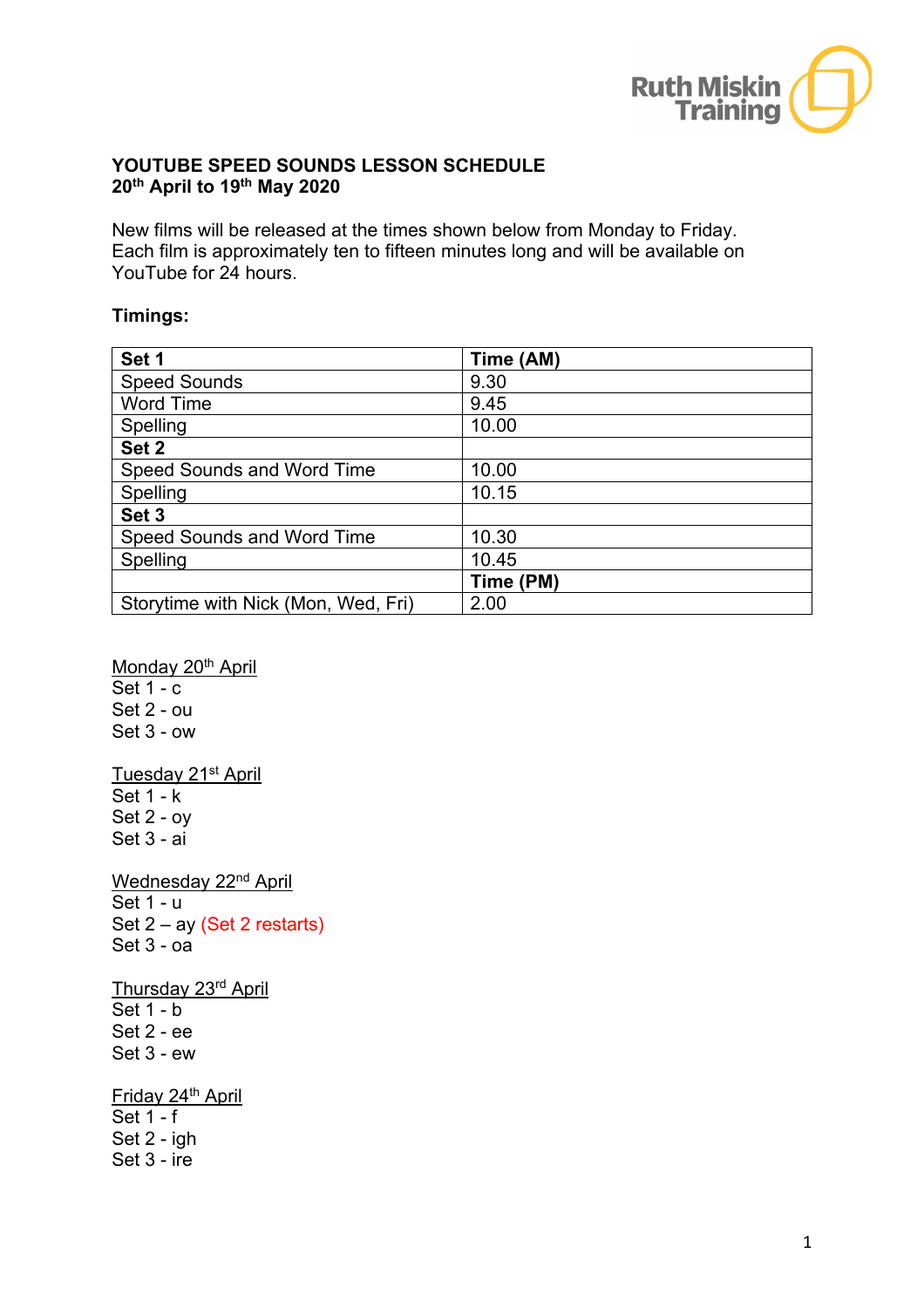

Monday 27<sup>th</sup> April Set 1 - e Set 2 - ow Set 3 - ear Tuesday 28<sup>th</sup> April Set 1 - I Set 2 – oo – poo at the zoo Set 3 – ea (Set 3 restarts) Wednesday 29<sup>th</sup> April Set 1 - h Set 2 – oo – look at a book Set 3 - oi Thursday 30<sup>th</sup> April Set 1 - r Set 2 - ar  $Set 3 - a-e$ Friday 1st May Set 1 - j Set 2 - or  $Set 3 - i$ -e Monday 4<sup>th</sup> May Set 1 - v Set 2 - air Set 3 – o-e Tuesday 5<sup>th</sup> May Set 1 - y Set 2 - ir Set 3 – u-e Wednesday 6<sup>th</sup> May Set 1 - w Set 2 - ou Set 3 - aw Thursday 7<sup>th</sup> May Set 1 - z Set 2 - oy Set 3 - are Monday 11<sup>th</sup> May Set 1 - x Set 2 – ay (Set 2 restarts)